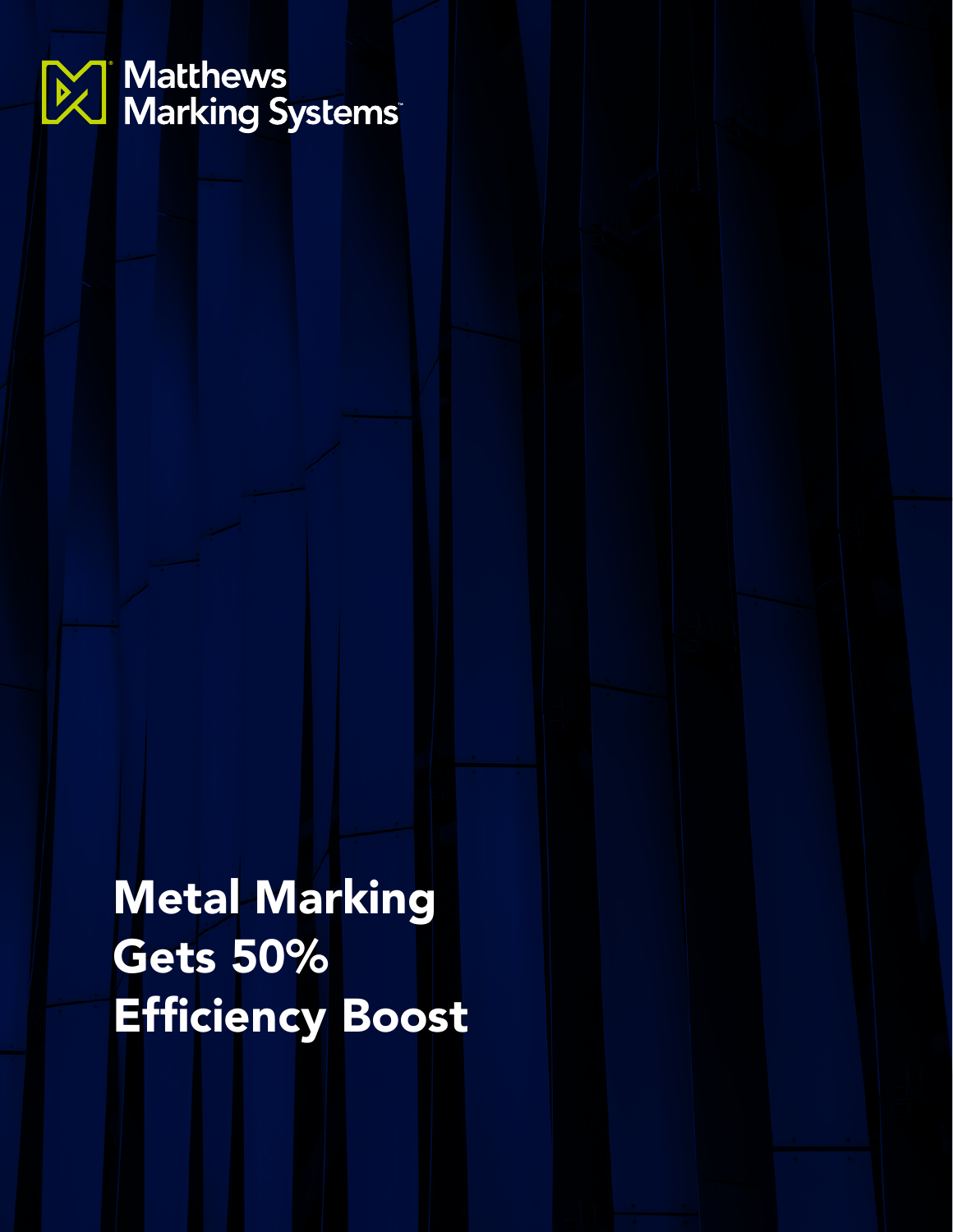

## Sierra Aluminum upgrades from CIJ to DOD to achieve 50% improved efficiency, lower costs, and anticipated one-year ROI.

After experiencing consistent, production-halting performance issues with their existing CIJ printing solution, Sierra Aluminum tackled their challenge by implementing Matthews Marking Systems' VIAjet™ V-Series DOD Inkjet Printer with the MPERIA® automation platform.

#### Summary

Sierra Aluminum is an aluminum extrusion mill that also provides a range of value-added services (anodizing, fabrication, and more). The company's CIJ marking equipment regularly caused production line stoppage, putting their schedule at risk. Known for quality, expertise, and timeliness; failing to deliver on time to customers was unacceptable.

The team at Sierra Aluminum replaced their existing printing solution with Matthews Marking Systems' VIAjet<sup>™</sup> V-Series DOD inkjet printer with the MPERIA® automation platform. Implementing this advanced system allowed the company to quickly achieve:

- + 50% greater line efficiency
- + Centralized control of print production
- + Substantially lower maintenance costs
- + Decreased ink costs

Installed and commissioned in only one day, the new solution didn't require any modifications to the existing production line. Overall, Sierra Aluminum anticipates seeing a full return on their investment within one year.

#### **The Challenge**

Sierra's existing CIJ solution was not sustainable. Javier Espinosa, the Plant Manager for the Riverside facility, needed a dependable, industrial-grade marking solution that could:

- + Excel in the mill's harsh environment,
- + Reliably perform with minimal maintenance, and
- + Produce a quality mark consistent with Sierra Aluminum's brand reputation.

"The system required a lot of ongoing maintenance, and regularly drove up our downtime costs," says Espinosa. "There were times when we couldn't fulfill customer orders because the printers were not working." At times, the team was forced to move their one functional CIJ printer between facilities in order to maintain production flow. "We couldn't afford to consistently delay customer orders due to printer malfunctions," Espinosa says. "Those delays hurt our customer relationships and were damaging to our brand."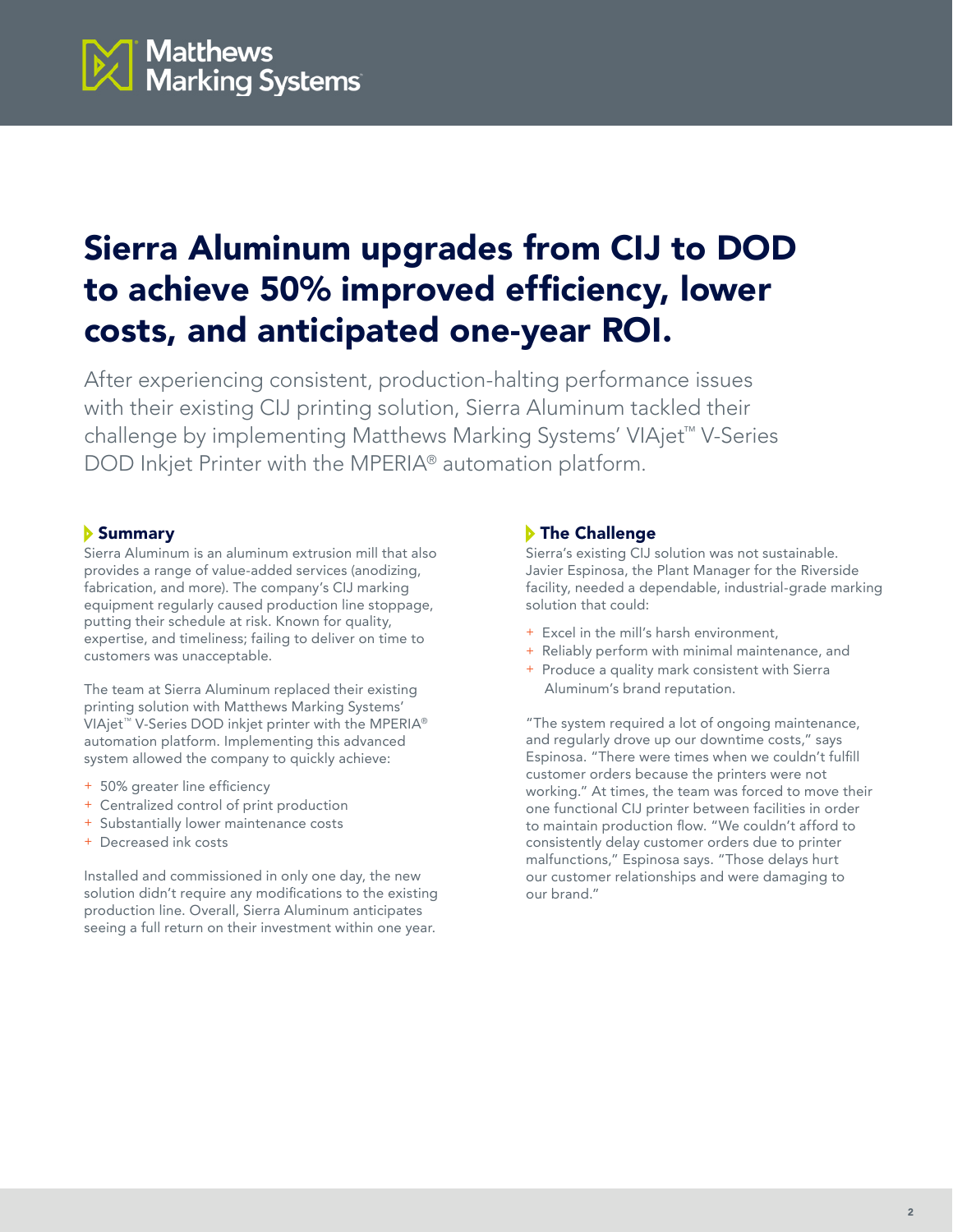### **The Solution**

Matthews Marking Systems' VIAjet V-Series DOD inkjet printer with the MPERIA automation platform easily fulfilled Sierra Aluminum's requirements, ensuring they could confidently meet operational goals while delivering customer satisfaction.

#### Outstanding Reliability, Durability, and Efficiency

The solution is durable enough to withstand even the most challenging industrial environments; provides optimal efficiency with the longest-life printheads in the industry (over 9 billion firings); and reliably prints crisp, clear marks with precise placement and timing. Routine cleaning and maintenance is greatly simplified with the flushing valve systems in the V-Series. An advanced printhead nozzle design, featuring exclusive micro-valve ink circulation technology, dramatically lowers ink consumption without compromising print quality. The combination of reliability, durability and efficiency allowed Sierra Aluminum to maintain maximum line productivity with minimal maintenance and almost no down time, driving their efficiency boost to a 50% gain.

#### Seamless Integration and Full Scalability

"It only took one day to install and commission the new Matthews Marking Systems' solution," says Espinosa. "And we didn't have to change a thing on our side." Designed to integrate easily with existing or new production lines, the VIAjet V-Series DOD inkjet printer with MPERIA controller is a complete solution that can function in a stand-alone or networked environment. The modular nature of the system makes it easy to grow from one V-Series on a line to multiple V-Series printers on additional lines, all driven by a single controller.

#### Centralized Control and Usability

MPERIA gives Sierra Aluminum the capability to control marking and coding operations at any point on the production line from one central location. The single "one-touch" user interface controls all equipment—printers, barcode readers, vision systems, scales, and actuators—without the need for third-party software. MPERIA's built-in message automation combined with the easy-touse control interface provides labor savings over the previous CIJ solution by reducing equipment touches and the training requirement for line operators and maintenance personnel.

#### Clear, Crisp Marks

The VIAjet V-Series DOD valve jet printheads produce incredible print quality on both porous and non-porous substrates including cardboard, wood, metal, rubber, and more. And they are able to achieve this high level of quality while also offering one of the fastest printing speeds in the industry at up to 780 feet per minute. The system is compatible with a wide variety of pigmented, dye-based, and fluorescent inks—including fast-dry versions—ensuring customers always have the exact ink needed for their mark.



"It only took one day to install and commission the new Matthews Marking Systems' solution, and we didn't have to change a thing on our side."